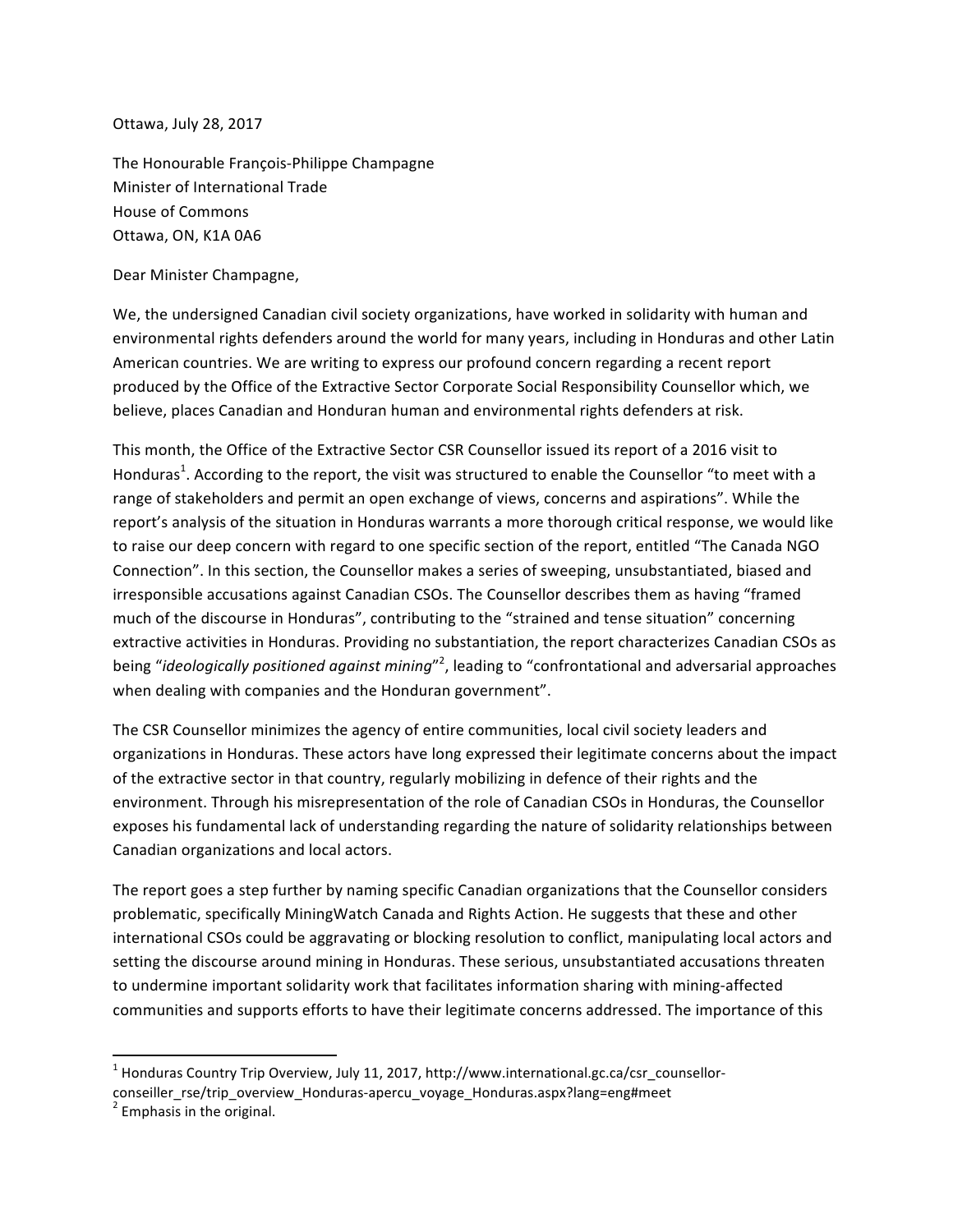work in the context of environmental conflicts has been underscored by the UN Special Rapporteur on Human Rights and the Environment who identifies the need to protect speech relating to environmental issues: "[a]ll persons have the right to hold and express opinions and to disseminate ideas and information regarding the environment"<sup>3</sup>.

Furthermore, the Counsellor minimizes the danger faced by human rights defenders in Honduras, casting doubt on a perceived "culture of impunity" in the country. In fact, the Inter-American Commission on Human Rights describes "a situation of structural impunity"<sup>4</sup> in Honduras that places human and environmental rights defenders at risk of retaliation<sup>5</sup>. This widely known fact garnered international attention following the 2016 murder of Berta Cáceres. Coincidentally, a report by Global Witness<sup>6</sup> released the same week as the Counsellor's drew further international attention to the threats faced by environmental and land defenders across the world. That report identifies Honduras as "the most dangerous country per capita over the last decade". Moreover, in June of this year, a delegation from the United Nations Working Group on business and human rights to Canada specifically raised the issue of business-related rights abuses by Canadian corporations in their end of mission statement. They stressed that human rights defenders and environmentalists must be protected from harassment and violence, both in Canada and in countries where Canadian companies operate<sup>7</sup>.

The CSR Counsellor's approach in this respect contradicts Canada's guidelines on supporting human rights defenders, which he has a role in carrying out in his capacity as a government official. His report not only fails to promote protected space for all forms of peaceful stakeholder engagement, it may act to undermine such conditions. The Counsellor's irresponsible assertions may give licence to other actors, including Honduran authorities, to take action against the international organizations that work in solidarity with mining-affected communities and local organizations. Indeed, Honduran authorities have engaged in smear campaigns and other attacks against international organizations and activists in recent years.

Canadian civil society organizations are deeply disturbed by the Counsellor's report and its potential impacts. We call on you to order the immediate withdrawal of the Honduras Country Trip Overview in English, French and Spanish from the CSR Counsellor's website, to halt its distribution by other means and to inform those who have received copies that the report has been retracted, pending its review by your office and by those responsible within Global Affairs Canada for the administration of Canada's guidelines on supporting human rights defenders. We also call on you to urgently issue a statement

 

 $3$  Special Rapporteur on Human Rights and the Environment, 1994, Draft Declaration Principles on Human Rights and the Environment, at para. 16.

 $^4$  Inter-American Commission on Human Rights, December 2015, Situation of Human Rights in Honduras, p. 107, http://www.oas.org/en/iachr/reports/pdfs/Honduras-en-2015.pdf<br><sup>5</sup> *Ibid*. p. 35.<br><sup>6</sup> Global Witness, July 13, 2017, Report: Defenders of the Earth,

https://www.globalwitness.org/en/campaigns/environmental-activists/defenders-earth/<br><sup>7</sup> "The government should work [with] all relevant stakeholders to ensure more space for peaceful dissent and protest at home and abroad." United Nations Human Rights Office of the High Commissioner, Statement at the end of visit to Canada by the United Nations Working Group on Business and Human Rights, 1 June 2017, http://www.ohchr.org/EN/NewsEvents/Pages/DisplayNews.aspx?NewsID=21680&LangID=E